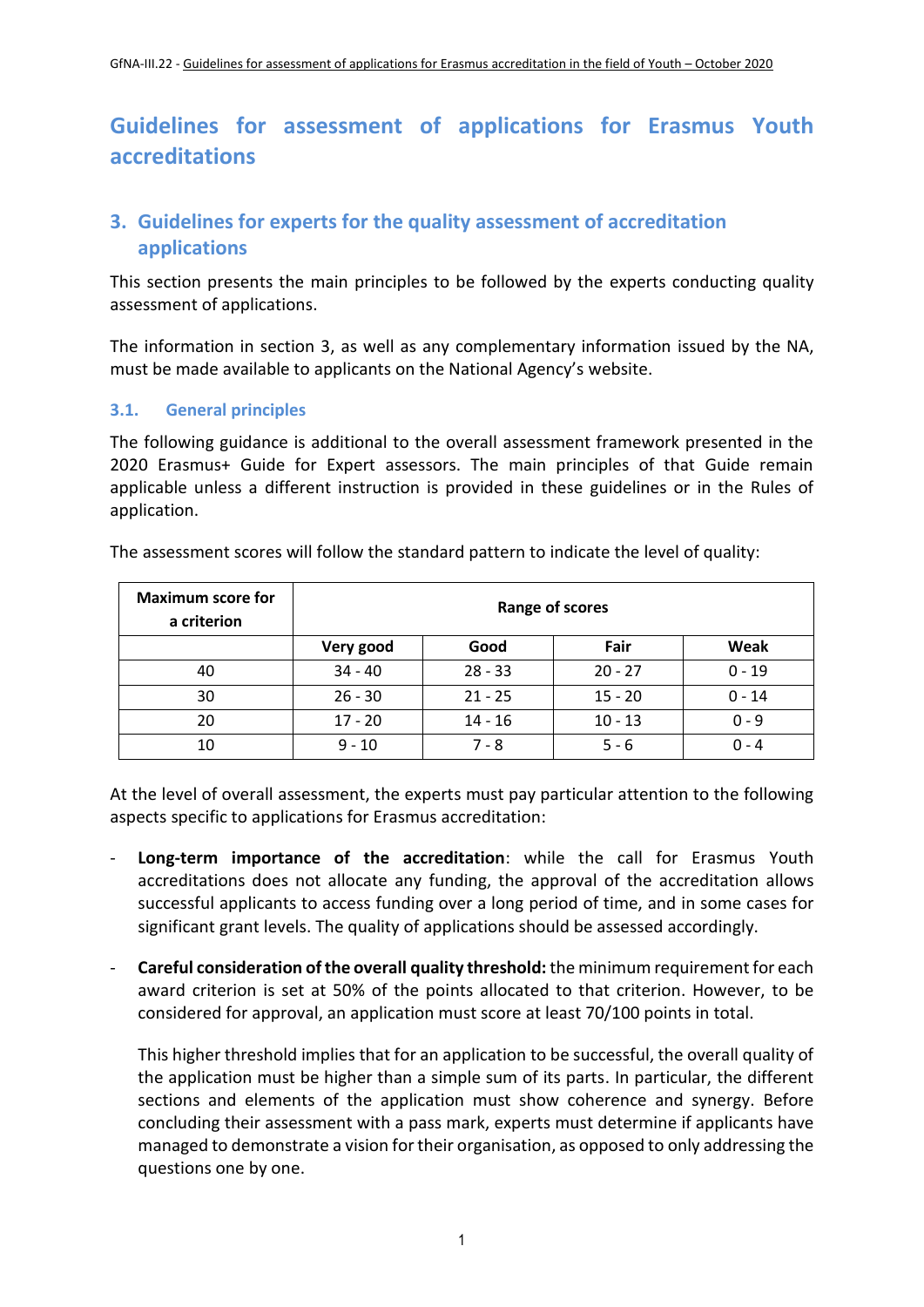- **Proportionality, contextualisation and non-discrimination:** In line with the award criteria, it is important to consider each proposal on its own merits, internal consistency and appropriateness for the applicant organisation.

As a matter of proportionality, experts should avoid direct comparison of applications by organisations with a different profile. A similar activity plan presented by two very different organisations should not necessarily yield the same score.

Previous experience in the programme, the organisation's size, length of the activity plan and the number of objectives proposed should be considered very carefully. Experts must pay attention not to apply an over-simplified 'more is better' approach (e.g.longer activity plan or more numerous objectives cannot automatically translate into a higher score).

Rather, experts must take into account the organisation's context and the entire content of the application when considering any of the above-mentioned aspects. A good application will demonstrate self-awareness on part of the applicant, with a realistic outlook about their own capacity, resources and experience.

It is particularly important to prevent any discrimination against smaller organisations or those with less existing capacity. By defining a few well-targeted objectives over the first two to three years of implementation, such organisations may propose plans with very high added value for their own development and the field and gradual build-up of capacity and competences.

- **Recognising original, convincing and genuine proposals:** experts should critically evaluate if the information in the application form derives from a genuine process of self-reflection and self-assessment on the part of the applicant, if it is rooted in the reality of its everyday youth work and if the links with the objectives of the call are concrete and tangible.
- **Consequences of the evaluation score:** the resulting score may be used as part of budget allocation formulas when the approved applicants apply for funding. It is therefore necessary to fine-tune the scores to reflect the quality of the application as precisely as possible.
- **Dealing with insufficient, irrelevant or poorly structured information:** to assess the application correctly, experts will require contextual information that they must find in the application form. Applications may be scored lower if the provided answers contain insufficient information, if the included information is vague, poorly explained or not relevant thus preventing a thorough assessment. The space provided in the application form is limited so applicants must demonstrate their ability to select the most pertinent information and present it effectively.

#### **3.2. Relevance of the organisation's profile and experience (20 points)**

The purpose of the relevance criterion is to make sure that the award of the accreditation to the applicant organisation actually contributes to the achievement of the objectives of the call. For this purpose, the experts shall consider primarily the information in the section 'Background' and analyse to what extent the organisation is rooted in the youth field.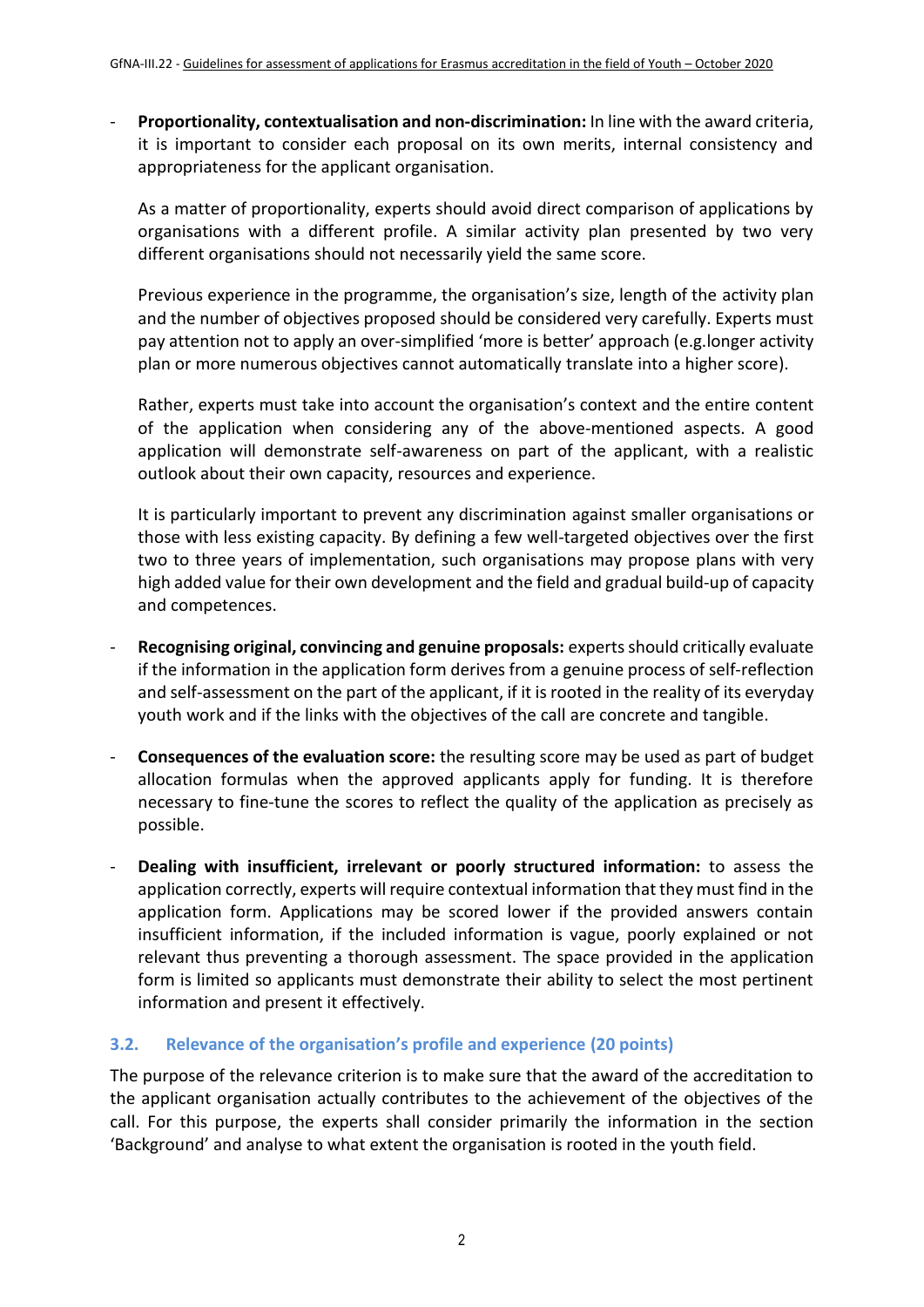The 20-point maximum score for the relevance criterion means that experts must assess the relevance strictly. Even if the other parts of the assessment show that the proposed Activity Plan is technically well-written and logically sound, experts must consider the long-term importance of the accreditation. Consequently, applications from organisations whose relevance for the field and the call is questionable must not reach the quality threshold (50% of the points) for the relevance criterion.

## **3.3. Strategic development (40 points)**

The needs and issues addressed should be clearly described and the objectives and activities planned should have a substantial positive impact on the applicant organisation, the partner organisations, the participants and the youth field in general. The activities represent the means to address the needs and achieve the set objectives. Experts should thus assess the activity plan in relation to the set objectives but also the size and profile of the organisation and with the management arrangements.

For both the objectives and the activity plan, a balance should be achieved between being realistic and ambitious enough to achieve impact.

This element is strongly linked with the concept of proportionality, as explained under 'General principles'. Therefore, while the award criterion clearly focuses in the application form section ', the experts must take into account the context presented in other parts of the application form. The assessment must be well-contextualised and there is therefore no automatic advantage in proposing lower or higher estimated number of objectives/activities/participants. The most appropriate proposal will depend on the content of the application itself.

In addition to the overall assessment of the criterion, experts should carefully examine each proposed objective. If the application is approved, the organisation's overall progress will be measured against these objectives and implemented activities. Therefore, each approved objective must be clear and concrete enough to serve that purpose.

The experts may recommend a reduction of the number of activities and/or participants (in all or some categories and years) if they estimate that the proposed number is disproportionately high in relation to the set objectives, or the organisation's capacity and available resources. In case of significantly exaggerated requests, this disproportionality should also be reflected in the evaluation score of this award criterion. Experts may also recommend postponing a part of the planned activities. Similarly, experts could recommend to remove an activity type from the activity plan if the organisation doesn't demonstrate appropriate understanding of its specificities and measures to implement such activities to high standards.

The experts should also consider trends in the estimated number of yearly activities over time. The time dimension is especially important for organisations with less experience in the Programme that may require a learning period at the start of implementation.

The organisation should be able to demonstrate, and experts assess, that the accreditation is not only be seen as a pre-requirement for applying for funds in a simplified way, but that it